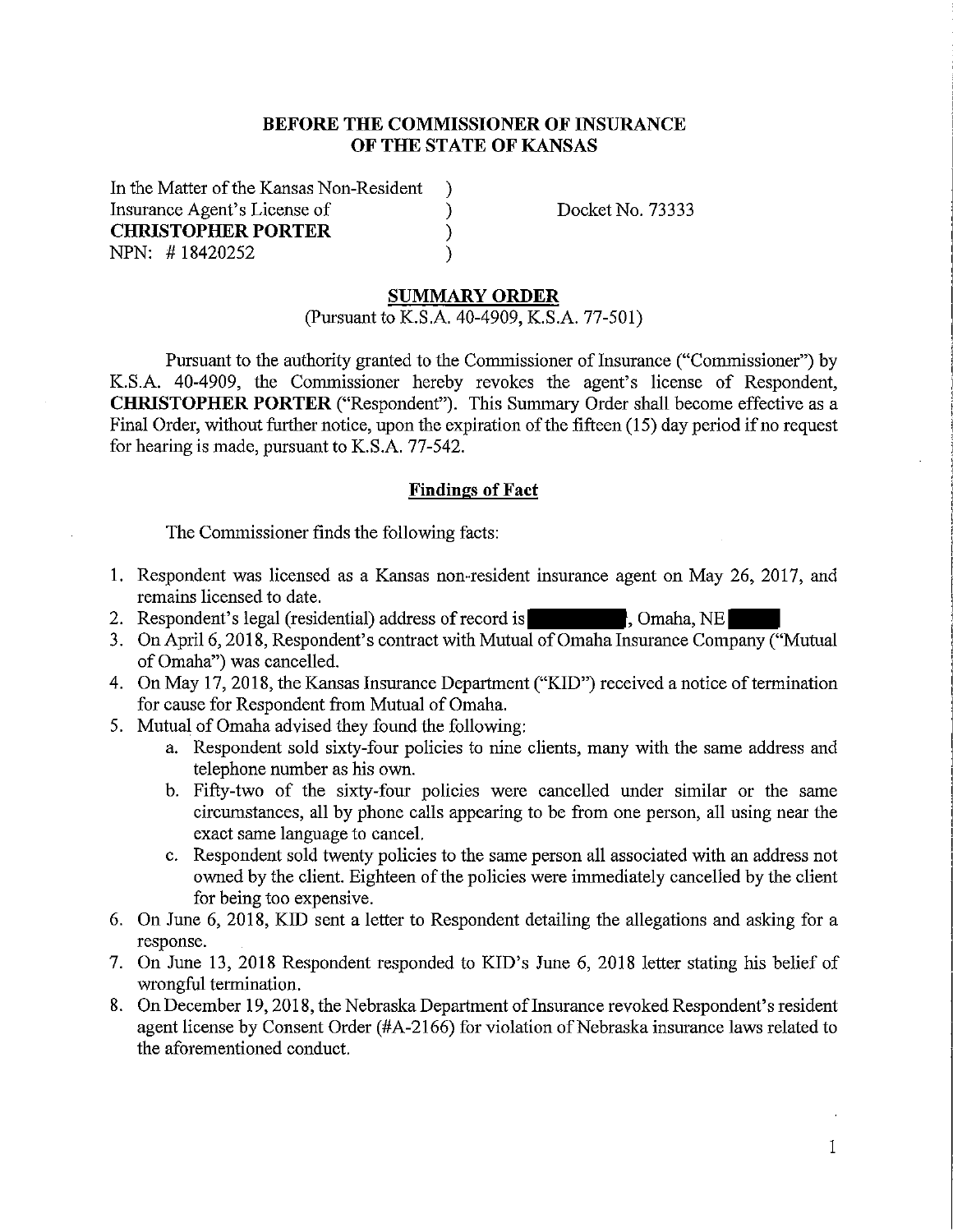## **Applicable Law**

- Pursuant to K.S.A. 40-4906(a), "Unless denied licensure pursuant to K.S.A. 40-4909, and amendments thereto, a nonresident person shall receive a nonresident agent license if:
	- o (1) Such person is currently licensed as a resident and in good standing in such person's home state;" K.S.A. 40-4906(a)
- Pursuant to K.S.A. 40-4909(a), "The commissioner may deny, suspend, revoke or refuse renewal of any license issued under this act if the commissioner finds that the applicant or license holder has:
	- o (2) Violated:
		- (C) any insurance law or regulation of another state;
	- o (8) Used any fraudulent, coercive, or dishonest practice, or demonstrated any incompetence, untrustworthiness or financial irresponsibility in the conduct of business in this state or elsewhere.
	- o (9) Had an insurance agent license, or its equivalent, denied, suspended or revoked in any other state, district or territory." K.S.A. 40-4909(a)

### **Policy Reasons**

- 1. It is in the public interest that the license of an agent who has violated any insurance law or regulation of another state be revoked.
- 2. It is in the public interest that the license of an agent who has used fraudulent, coercive, or dishonest practice, or demonstrated any incompetence, untrustworthiness or financial irresponsibility in the conduct of business in this state or elsewhere be revoked.
- 3. It is in the public interest that the nonresident license of an agent who had their insurance license revoked in their home state be revoked.

### **Conclusions of Law**

- 1. The Commissioner has jurisdiction over **CHRISTOPHER PORTER** as well as the subject matter of this proceeding, and such proceeding is held in the public interest.
- 2. The Commissioner finds that Respondent's Kansas license may be revoked because **CHRISTOPHER PORTER** violated insurance laws in Nebraska.
- 3. The Commissioner finds that Respondent's Kansas license may be revoked because **CHRISTOPHER PORTER** used fraudulent, coercive, or dishonest practice, or demonstrated incompetence, untrustworthiness or financial irresponsibility in the conduct of business in this state or elsewhere.
- 4. The Commissioner finds that Respondent's Kansas license may be revoked because **CHRISTOPHER PORTER** had his agent license revoked in his home state of Nebraska.
- 5. The Commissioner finds, pursuant to K.S .A. 40-4909(b ), that the interests of the public are not properly served under Respondent's license.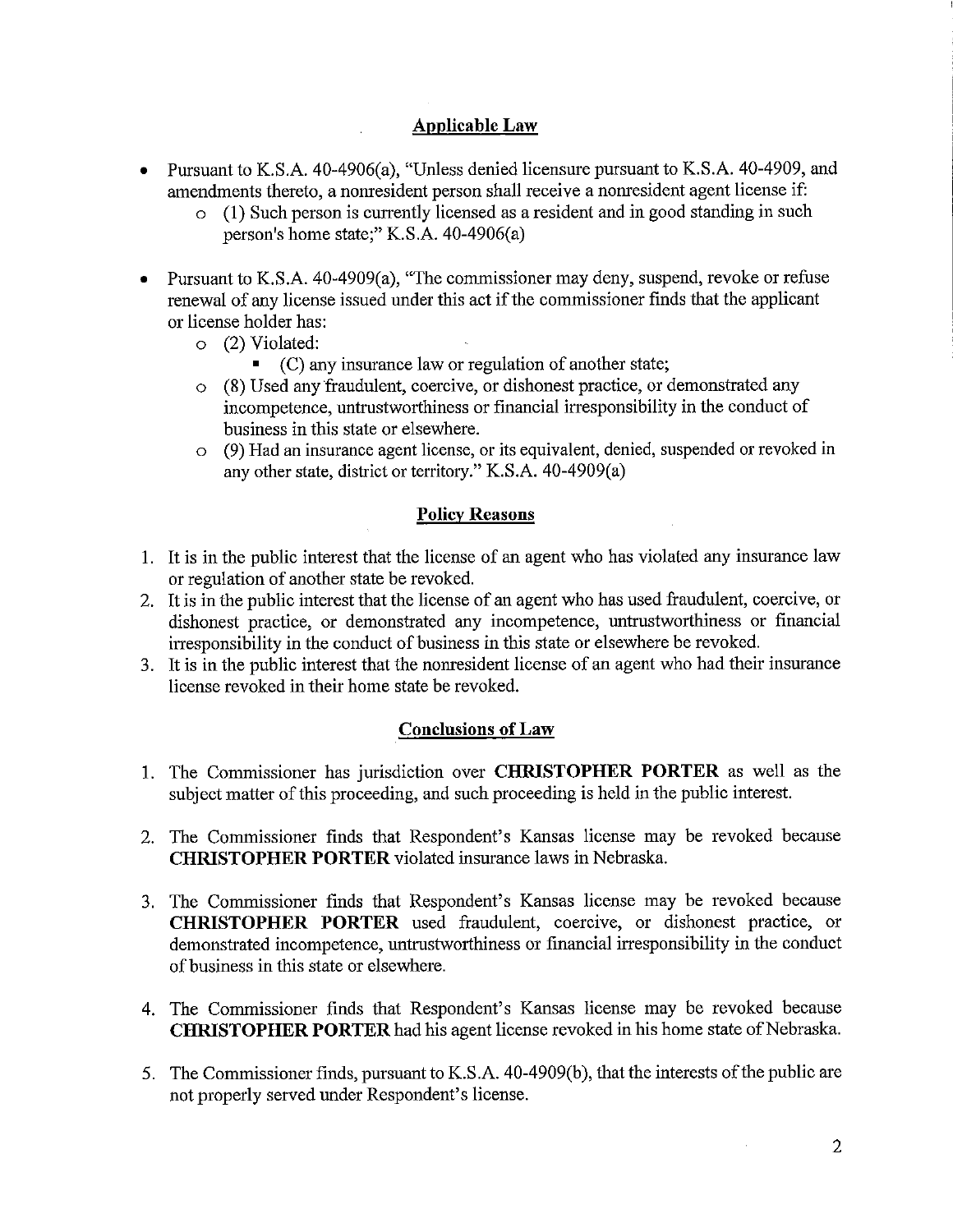6. Accordingly, the Commissioner concludes that sufficient grounds exist for the revocation of the insurance agent's license of **CHRISTOPHER PORTER,** pursuant to K.S.A. 40- 4909(a) and (b).

# **IT IS THEREFORE ORDERED BY THE COMMISSIONER OF INSURANCE THAT:**

- 1. The Kansas nonresident Insurance Agent's License of **CHRISTOPHER PORTER** is hereby **REVOKED** the effective date of this Order.
- 2. **IT IS FURTHER ORDERED** that **CHRISTOPHER PORTER** shall **CEASE** and **DESIST** from the sale, solicitation or negotiation of insurance and/or receiving compensation deriving from the sale, solicitation or negotiation of insurance conducted after the effective date of this Order.

**IT IS SO ORDERED THIS**  $\frac{\mathscr{E}^{\mu}}{\mathscr{E}^{\mu}}$  DAY OF  $\frac{\mu}{\mathscr{E}^{\mu}}$ , 2019, IN THE CITY OF TOPEKA, COUNTY OF SHAWNEE, STATE OF KANS*AS.* 



Vicki Schmidt Commissioner of Insurance

BY:

Justin L. McFarland General Counsel

## **NOTICE AND OPPORTUNITY FOR HEARING**

**CHRISTOPHER PORTER,** within fifteen (15) days of service of this Summary Order, may file with the Kansas Insurance Department a written request for hearing on this Summary Order, as provided by K.S.A. 77-542. In the event a hearing is requested, such request should be directed to:

> Justin L. McFarland, General Counsel Kansas Insurance Department  $420$  S.W.  $9<sup>th</sup>$  Street Topeka, Kansas 66612